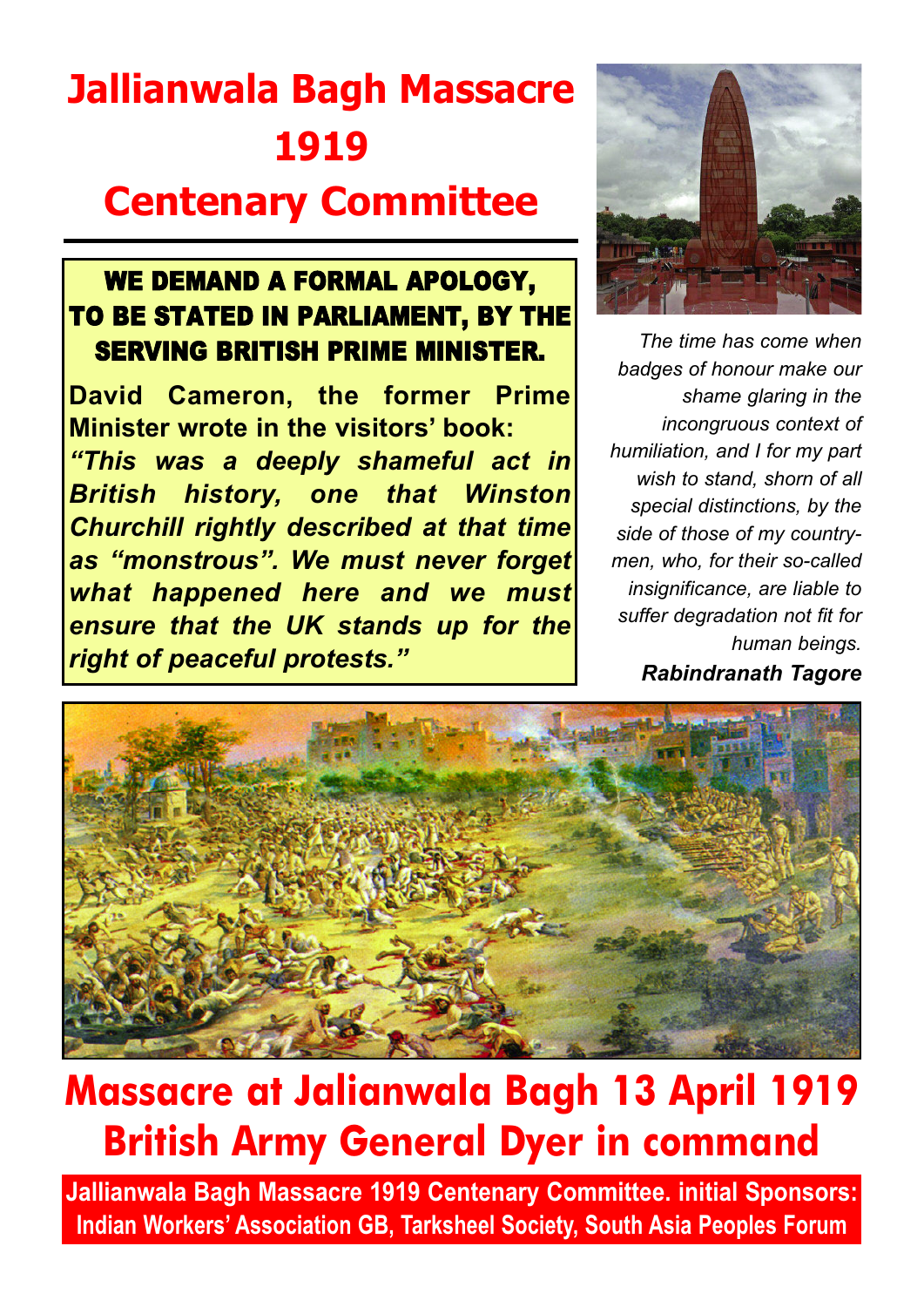

### **Pre-Jallianwala Bagh**

**Baba Sohan Singh Bhakna Shaheed Kartar Singh Sarabha**

The epoch making Great October Socialist Revolution of 1917 in Russia made its impact on India's struggle for freedom. The freedom movement broadened its vision with a realisation that without social and economic equalities, freedom will be meaningless.

The onward march of the people and the formation of the Ghadar Party in San Francisco in 1913 under the leadership of Baba Sohan Singh Bhakna , the 1914 Komagatamaru episode in Vancouver Canada, and their return to Punjab made the British imperialists nervous and on alert.

The Ghaderites plan for the British Indian army to mutiny did not succeed and provided the pretext for the Ghaderites brutal repression. The Defence of India Act of 1915 was a legislative measure targeted at the Ghaderites.

About 50 were executed . Kartar Singh Sarabha was barely 19 years old when he was executed in 1915. His martyrdom was to inspire an entire generation of revolutionaries, most prominent amongst them was Bhagat Singh.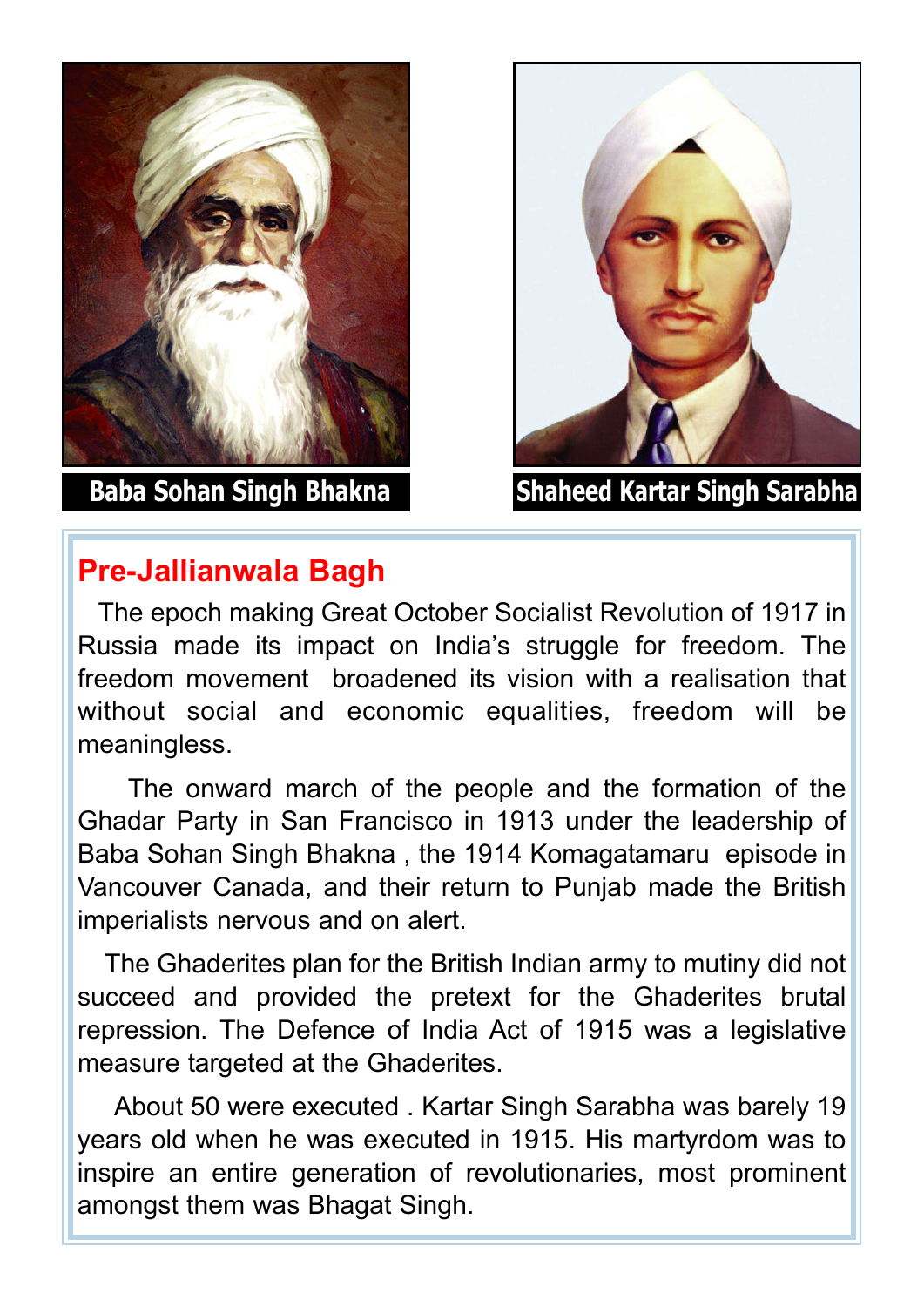

**Shaheed-e-Azam Bhagat Singh Shaheed Udham Singh**



### **Divide and Rule**

In an attempt to divide the struggle for freedom a two pronged approach was adopted by Britain:

1) Some minor concessions provided to the legislative body under the Montague and Chelmsford proposals and the Government of India Act of 1919.

2) Widened the scope of the defence of India Act of 1915 through the more draconian and stringent provision of the Anarchical and revolutionary Crimes Act , better known as the Rowlatt Act. Main objective was to stamp out "revolutionary crimes" and restrain the rising tide of popular resistance.

People expressed their anger through massive participation in the anti Rowlatt agitation. Punjab was the epicenter for the one day General Strike of 6 April 1919 , with Amritsar, Lahore, Kasur and Gujranwala leading the way. Two popular leaders Kitchlew and Satya Pal were arrested.

The joint Ram-Naumi celebrations on 9 April by Hindu's, Muslims and Sikhs and their solidarity worried the Lt.Governor Sir Michael O'Dwyer as religious bigotry and divisions were seen as important instruments of colonial policy.

Alarmed by the people's anger , the city of Amritsar was handed over to Brigadier General Rex Dyer.

"All Indians, no matter their rank, had to 'salaam' – bow and scrape – to any passing European"